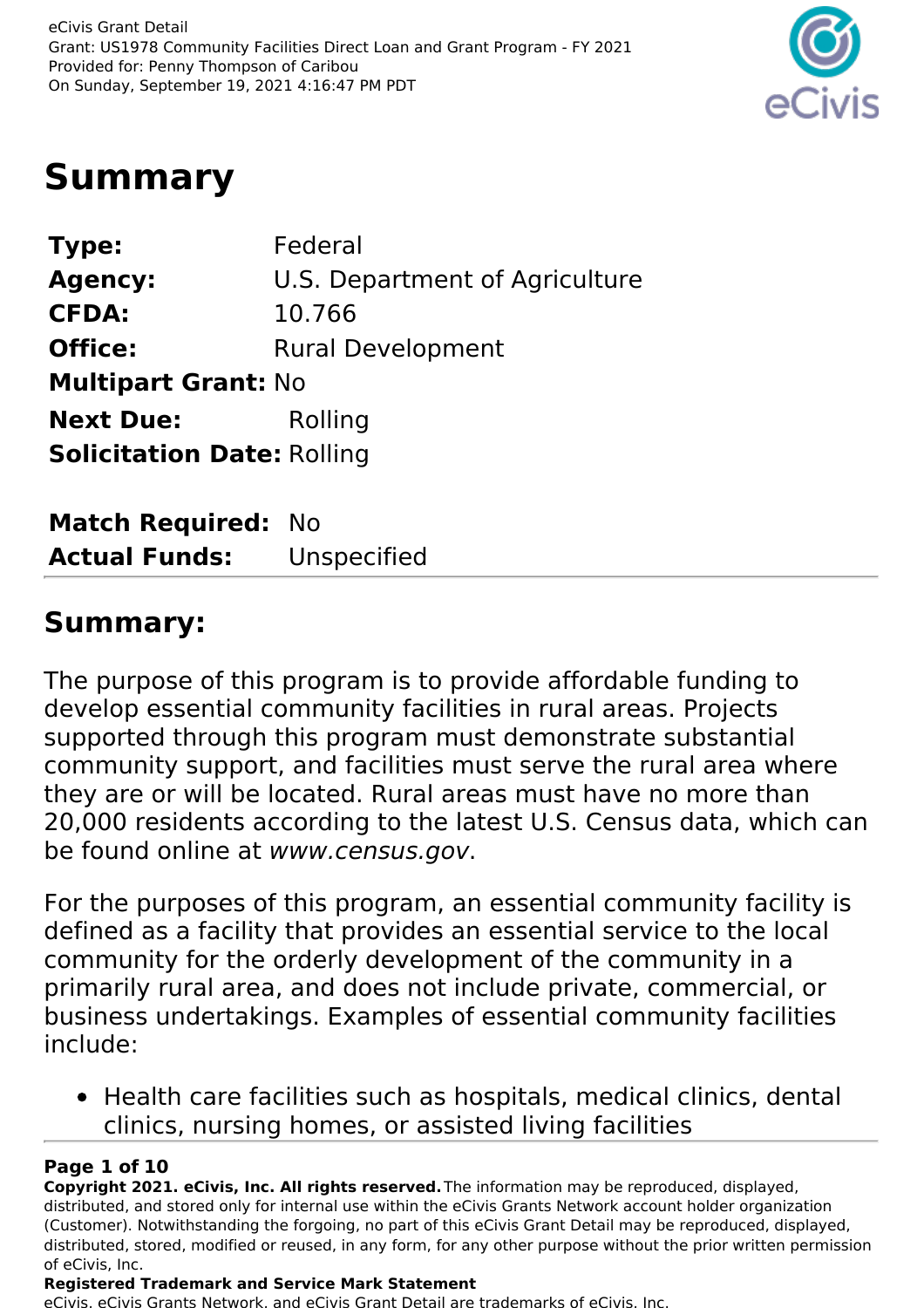

- Public facilities such as town halls, courthouses, airport hangars, or street improvements
- Community support services such as child care centers, community centers, fairgrounds, or transitional housing
- Public safety services such as fire departments, police stations, prisons, police vehicles, fire trucks, public works vehicles, or equipment
- Educational services such as museums, libraries, or private schools
- Utility services such as telemedicine or distance learning equipment
- Local food systems such as community gardens, food pantries, community kitchens, food banks, food hubs, or greenhouses

Priority will be given to projects that:

- Serve communities with populations of 5,500 or fewer
- Serve low-income communities having a median household income below 80 percent of the state non-metropolitan median household income

Funds may be used to purchase, construct, and/or improve essential community facilities; purchase equipment; and pay for related project expenses. Other items that may be included in a loan include reasonable and necessary fees for:

- Legal
- Architectural and/or engineering
- Fiscal advisors
- Environmental
- Archaeological
- Mitigation measures
- Planning
- Establishing or acquiring rights

#### **Page 2 of 10**

**Copyright 2021. eCivis, Inc. All rights reserved.**The information may be reproduced, displayed, distributed, and stored only for internal use within the eCivis Grants Network account holder organization (Customer). Notwithstanding the forgoing, no part of this eCivis Grant Detail may be reproduced, displayed, distributed, stored, modified or reused, in any form, for any other purpose without the prior written permission of eCivis, Inc.

#### **Registered Trademark and Service Mark Statement**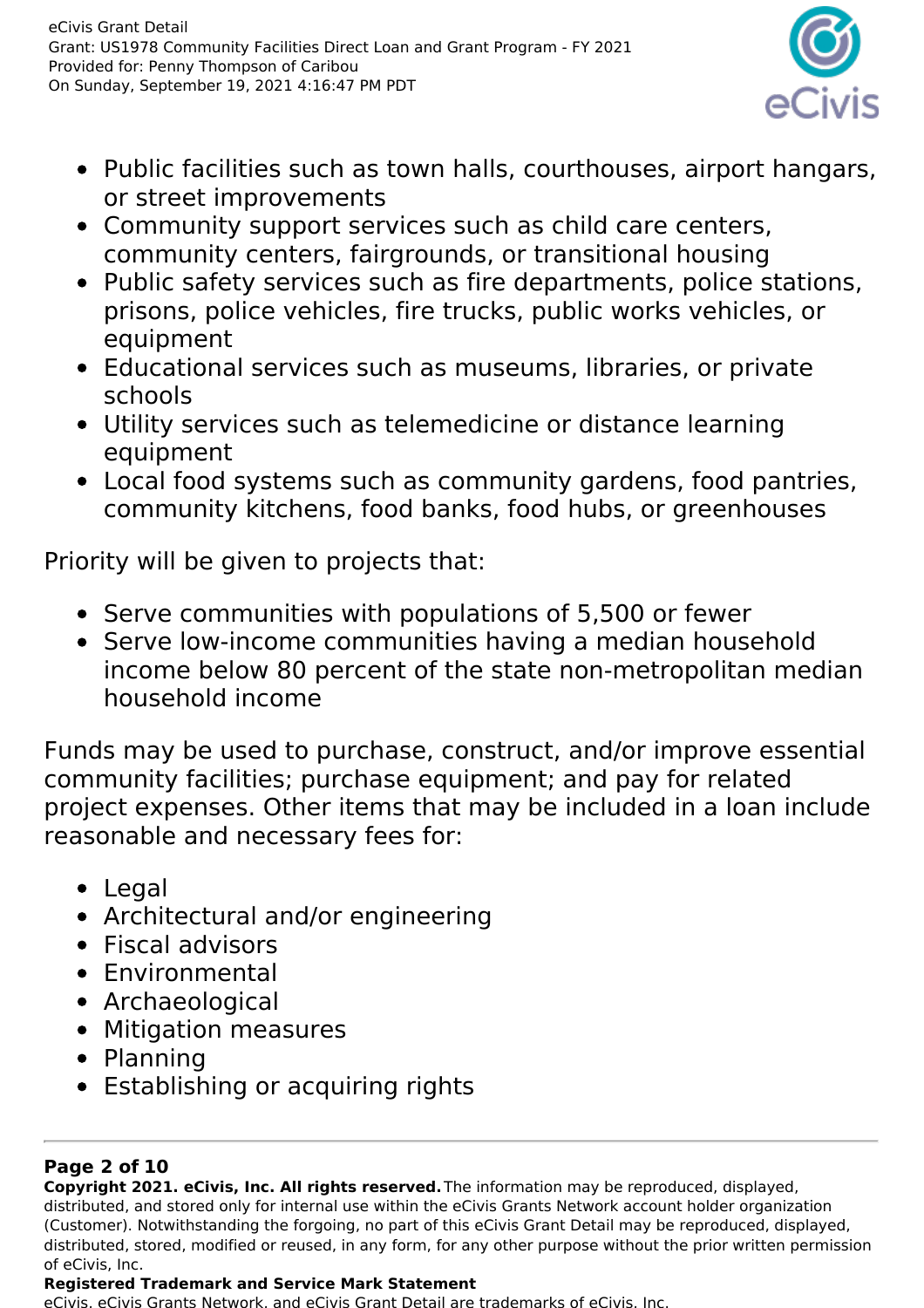

### **Last Updated: June 30, 2021**

# **Eligibility/Application**

## **Eligibility Notes:**

Eligible applicants are:

- Public bodies
- Community-based nonprofit corporations
- Federally recognized tribes

Facilities supported through this program must serve the rural area where they are or will be located. Rural areas include cities, villages, townships, and towns, including federally recognized tribal lands, with no more than 20,000 residents according to the latest U.S. Census data, which can be found online at www.census.gov.

Additionally, in order to be eligible, applicants must:

- Have the legal authority to borrow money, obtain security, and repay loans; and to construct, operate, and maintain the proposed facilities
- Be unable to finance projects from their own resources and/or through commercial credit at reasonable rates and terms

Priority will be given to projects that:

- Serve communities with populations of 5,500 or fewer
- Serve low-income communities having a median household income below 80 percent of the state non-metropolitan median household income

Previous award recipients include:

#### **Page 3 of 10**

**Copyright 2021. eCivis, Inc. All rights reserved.**The information may be reproduced, displayed, distributed, and stored only for internal use within the eCivis Grants Network account holder organization (Customer). Notwithstanding the forgoing, no part of this eCivis Grant Detail may be reproduced, displayed, distributed, stored, modified or reused, in any form, for any other purpose without the prior written permission of eCivis, Inc.

#### **Registered Trademark and Service Mark Statement**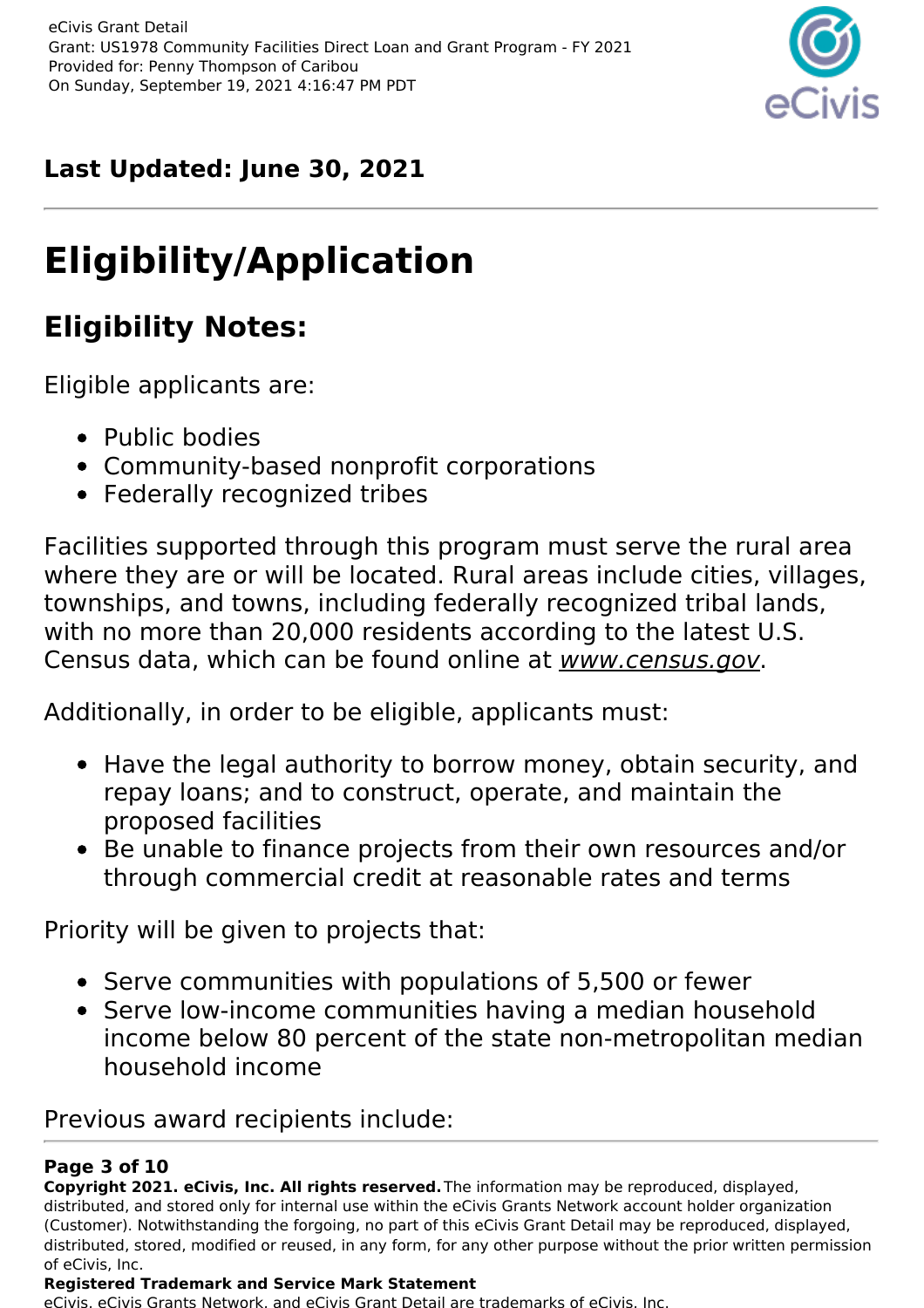eCivis Grant Detail Grant: US1978 Community Facilities Direct Loan and Grant Program - FY 2021 Provided for: Penny Thompson of Caribou On Sunday, September 19, 2021 4:16:47 PM PDT



- Heber Elementary School District (CA)
- City of Lake Butler (FL)
- Ely Shoshone Tribe (NV)
- La Veta Fire Protection District (CO)
- YMCA of Ottawa (IL)

Refer to the Award file for additional information regarding previous award recipients.

### **Eligible Applicants:**

Local Government Native American Tribe Non Profits Schools/School Districts State Government

### **Application Notes:**

Applications are accepted on a **rolling** basis.

To initiate the application process, applicants must contact the appropriate local office listed online at www.rd.usda.gov/contactus/state-offices.

Information about application submission and application contents will be provided by the funding agency when the applicant contacts the funding agency.

Refer to the NOFA file for additional application information.

# **Financial**

#### **Page 4 of 10**

**Copyright 2021. eCivis, Inc. All rights reserved.**The information may be reproduced, displayed, distributed, and stored only for internal use within the eCivis Grants Network account holder organization (Customer). Notwithstanding the forgoing, no part of this eCivis Grant Detail may be reproduced, displayed, distributed, stored, modified or reused, in any form, for any other purpose without the prior written permission of eCivis, Inc.

#### **Registered Trademark and Service Mark Statement**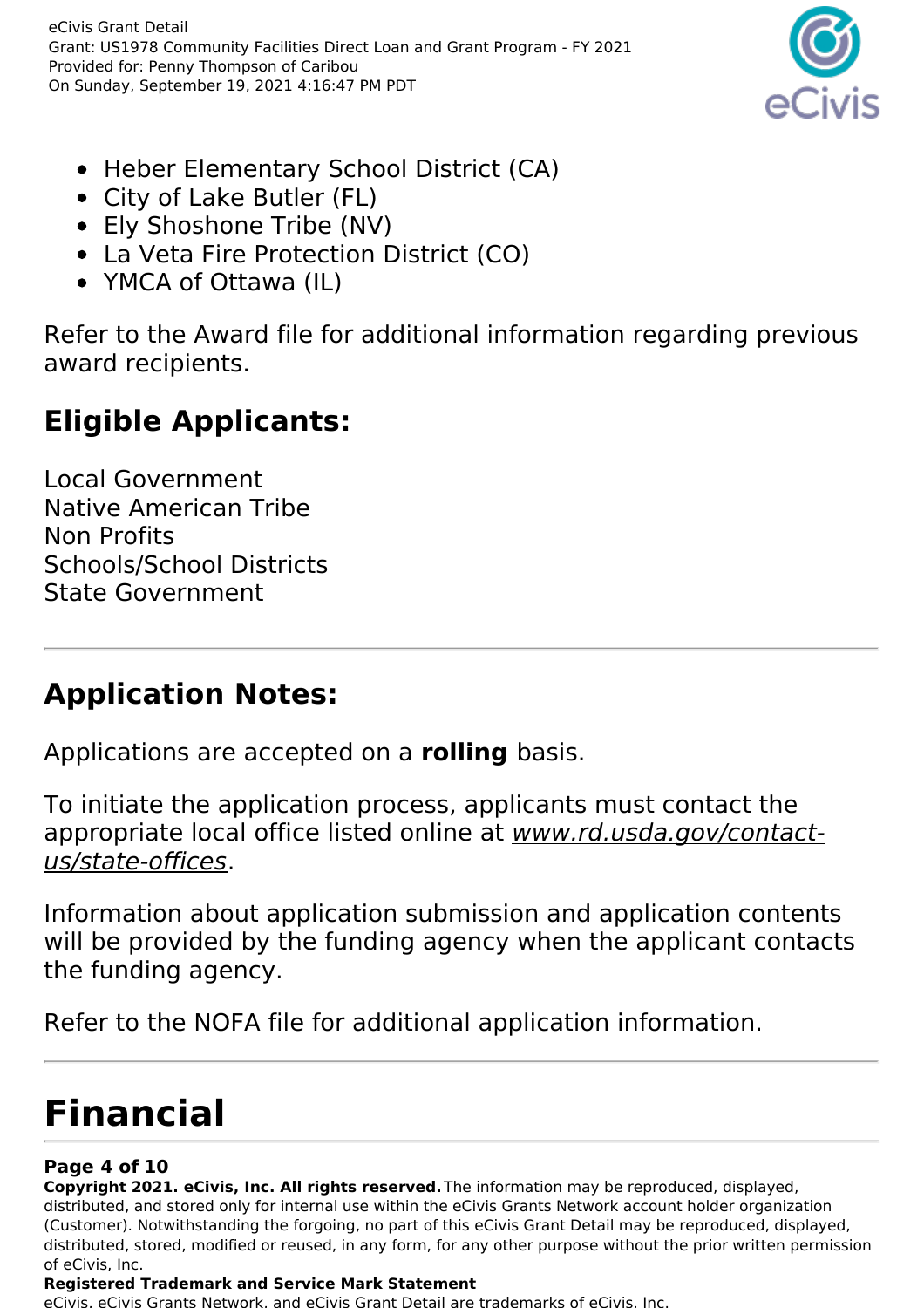

**Match Required:** No **Actual Funds:** Unspecified

### **Match Notes:**

There are no stated matching requirements for this program.

### **Funding Notes:**

An unspecified amount of funding is available to support grants and low-interest direct loans through this program. Awards may be provided as combinations of grants and loans. Grant assistance is provided on a graduated scale, with smaller communities with the lowest median household income being eligible for projects with a higher proportion of grant funds. Grant assistance is limited to the following percentages of eligible project costs:

- Maximum of 75 percent if:
	- The project is located in a rural community having a population of 5,000 or fewer
	- The median household income of the service area is below the higher of the poverty line or 60 percent of the state non-metropolitan median household income
- Maximum of 55 percent if:
	- The project is located in a rural community having a population of 12,000 or fewer
	- The median household income of the service area is below the higher of the poverty line or 70 percent of the state non-metropolitan median household income
- Maximum of 35 percent if:
	- The project is located in a rural community having a

#### **Page 5 of 10**

**Copyright 2021. eCivis, Inc. All rights reserved.**The information may be reproduced, displayed, distributed, and stored only for internal use within the eCivis Grants Network account holder organization (Customer). Notwithstanding the forgoing, no part of this eCivis Grant Detail may be reproduced, displayed, distributed, stored, modified or reused, in any form, for any other purpose without the prior written permission of eCivis, Inc.

#### **Registered Trademark and Service Mark Statement**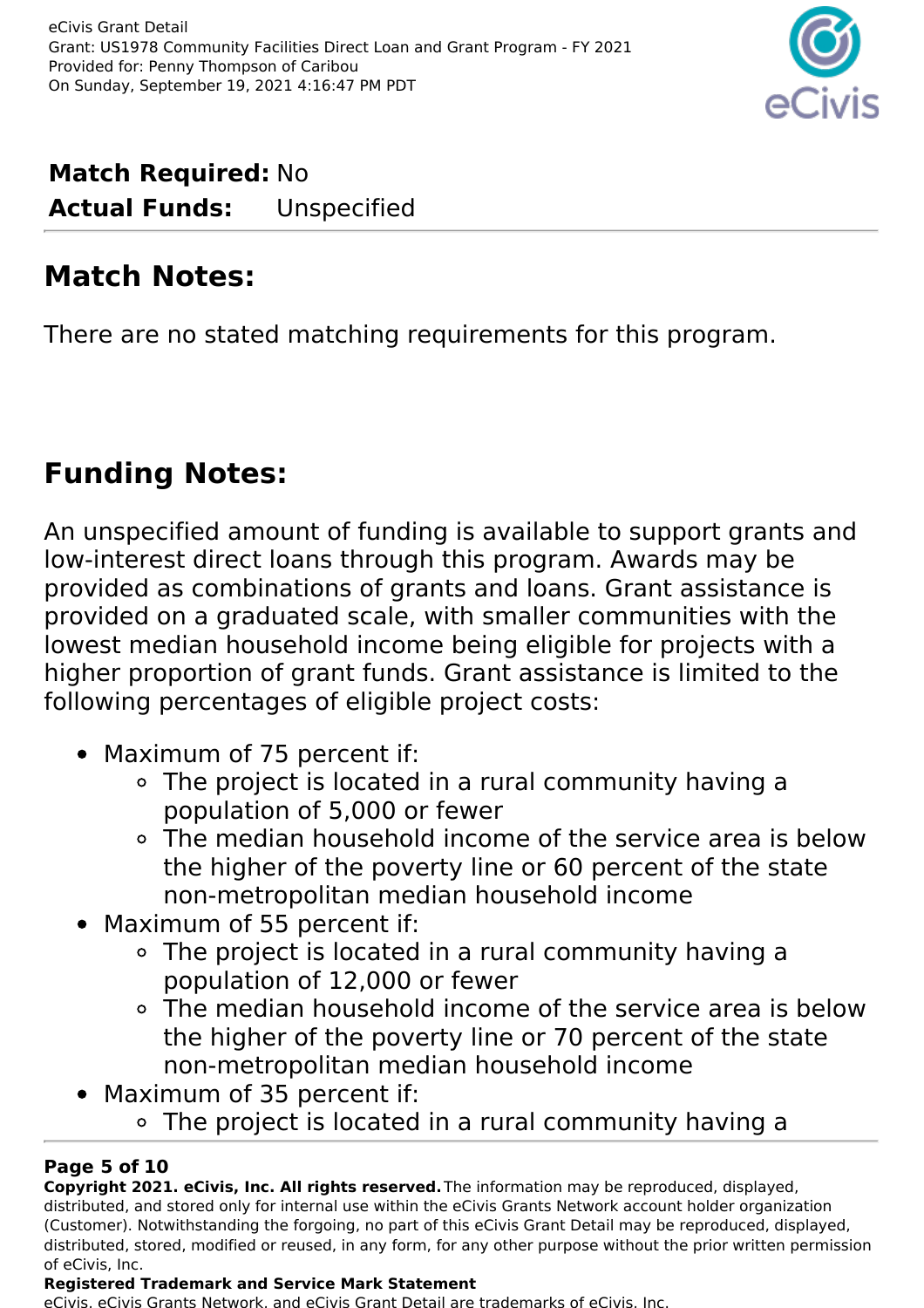

population of 20,000 or fewer

- The median household income of the service area is below the higher of the poverty line or 80 percent of the state non-metropolitan median household income
- Maximum of 15 percent if:
	- The project is located in a rural community having a population of 20,000 or fewer
	- The median household income of the service area is below the higher of the poverty line or 90 percent of the state non-metropolitan median household income

Grant awards will be contingent upon the availability of grant funding.

Funds may be combined with commercial financing to finance projects if all eligibility and feasibility requirements are met.

Loan repayment terms may not be longer than the useful life of the facility, state statutes, the applicant's authority, or a maximum of 40 years, whichever is less. There will be no prepayment penalties. Interest rates will be set by the funding agency and are determined by the median household income of the service area. Once the loan is approved, the interest rate is fixed for the entire term of the loan. Current interest rates can be found online at www.rd.usda.gov/programs-services.

No more than 25 percent of the total floor space of the project may be used for an ineligible purpose.

Funding may not be used for:

- Private, commercial, or business undertakings
- Facilities used primarily for recreational purposes
- Leases to ineligible organizations/activities that are not related to and enhance the primary purpose of the loan

#### **Page 6 of 10**

**Copyright 2021. eCivis, Inc. All rights reserved.**The information may be reproduced, displayed, distributed, and stored only for internal use within the eCivis Grants Network account holder organization (Customer). Notwithstanding the forgoing, no part of this eCivis Grant Detail may be reproduced, displayed, distributed, stored, modified or reused, in any form, for any other purpose without the prior written permission of eCivis, Inc.

#### **Registered Trademark and Service Mark Statement**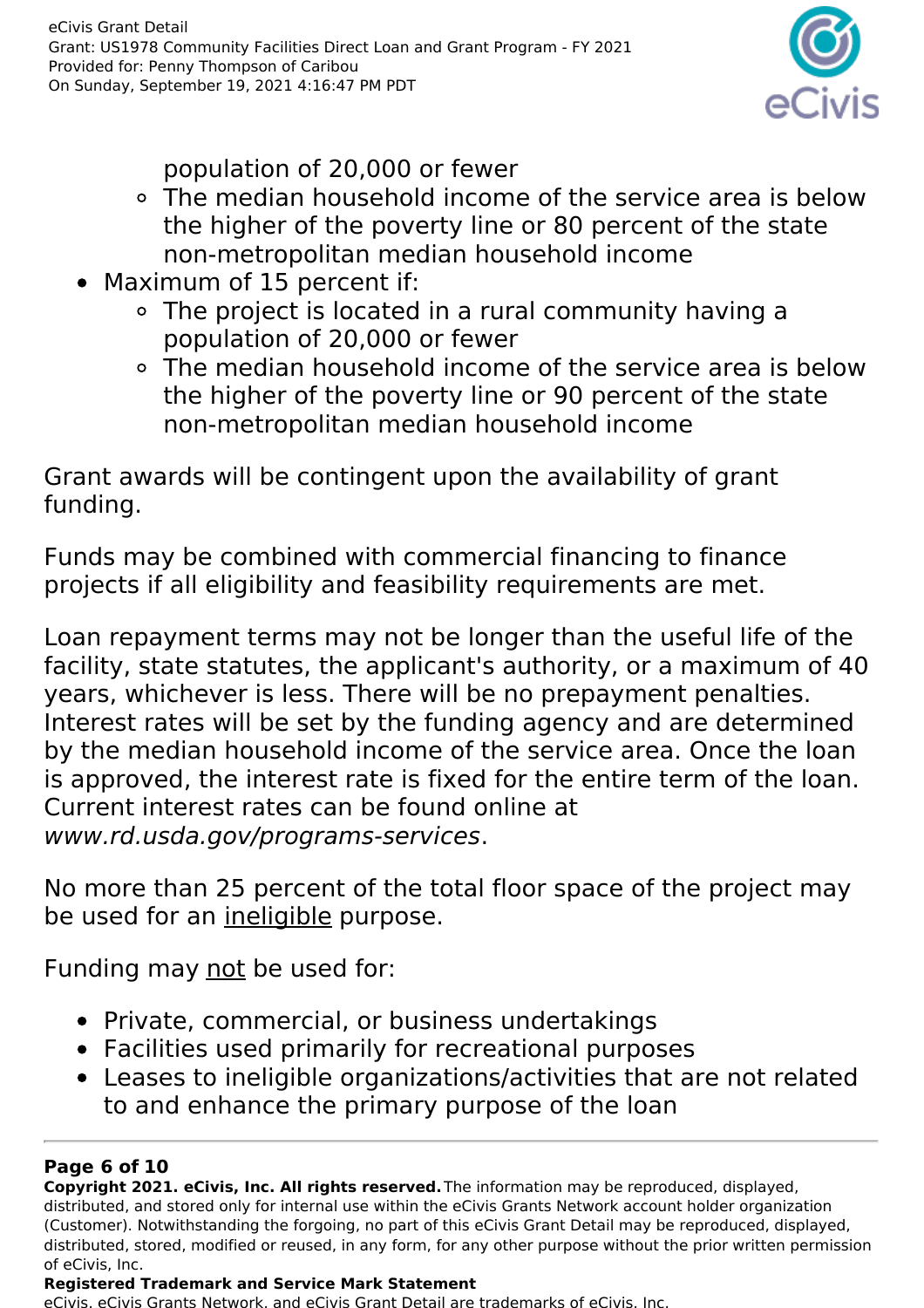

- On-site utility systems or buildings in connection with industrial parks
- Television services and facilities
- Electric generation and transmission facilities or telephone systems
- Projects that are not modest in size, type, and design
- Loan and/or grant finder's fees
- Broadband transmission

In June 2021, a total of \$172,516,610 in loan funding and a total of \$12,397,067 in grant funding was provided to support 233 projects through this program. In March 2021, a total of \$264,303,098 in loan funding and a total of \$1,233,900 in grant funding was provided to support 41 projects. In October 2020, a total of \$860,680,437 in loan funding and a total of \$10,477,925 in grant funding was provided to support 256 projects. Refer to the Award file for details.

# **Contact/Files**

### **Contact:**

(See Contact Notes)

## **Agency Address:**

U.S. Department of Agriculture 1400 Independence Ave., SW Washington, D.C. 20250

### **Contact Notes:**

#### **Page 7 of 10**

**Copyright 2021. eCivis, Inc. All rights reserved.**The information may be reproduced, displayed, distributed, and stored only for internal use within the eCivis Grants Network account holder organization (Customer). Notwithstanding the forgoing, no part of this eCivis Grant Detail may be reproduced, displayed, distributed, stored, modified or reused, in any form, for any other purpose without the prior written permission of eCivis, Inc.

#### **Registered Trademark and Service Mark Statement**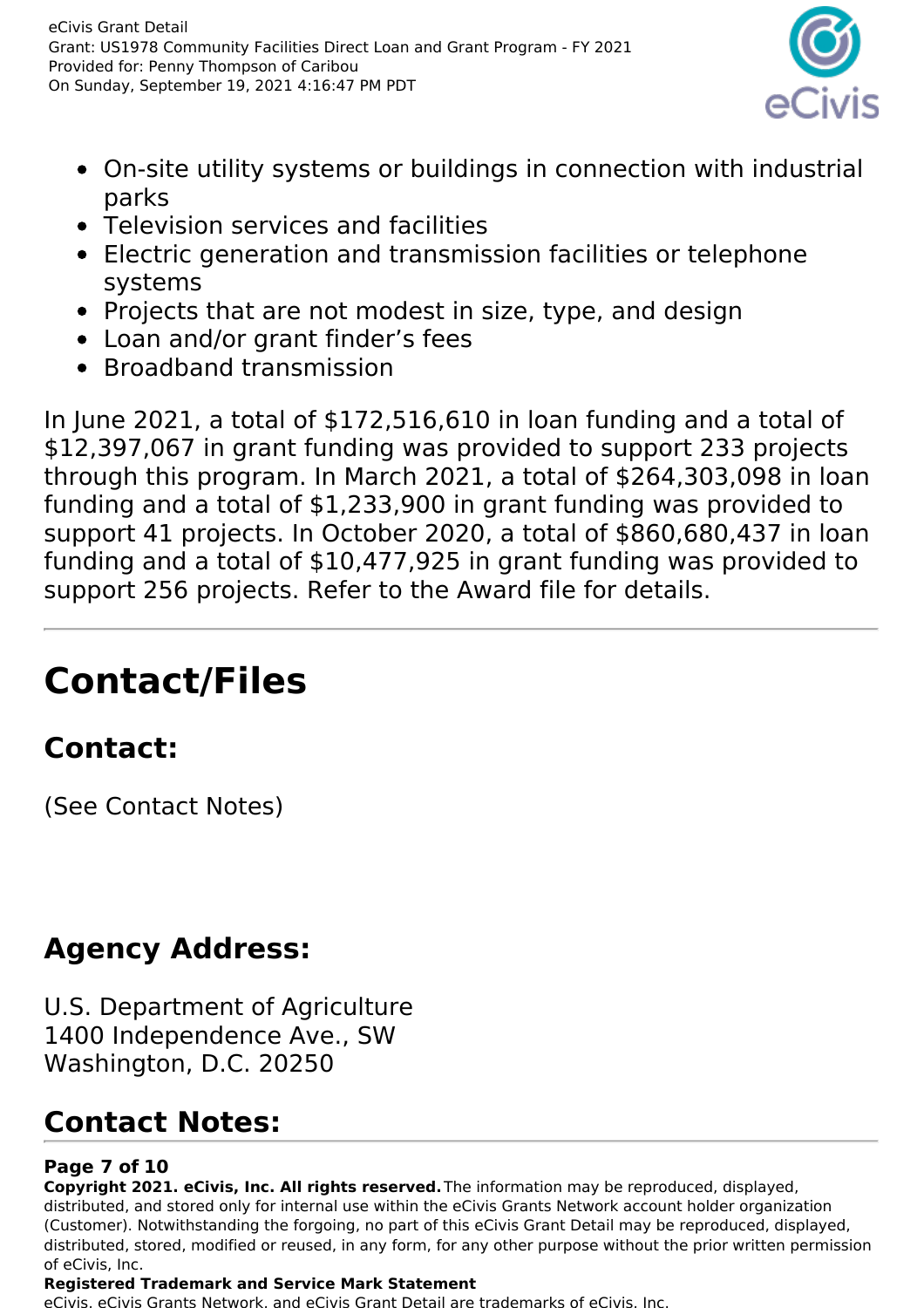

Questions should be directed to the appropriate local office listed online at www.rd.usda.gov/contact-us/state-offices.

To initiate the application process, applicants must contact the appropriate local office.

The agency address provided is for reference purposes only.

### **Files:**

### **Downloadable Pre-Award Files:**

NOFA File: US1978\_NOFA\_FY2021.pdf - 89.7 Kb Other Pre-Award File: US1978 ProgramGuidance FY2021.pdf - 670.4 Kb

### **Downloadable Post-Award Files:**

Award File: US1978\_Award\_FY2021.pdf - 2.0 Mb

### **File Notes:**

The NOFA file contains the solicitation for this program. The ProgramGuidance file contains additional program information and loan guidance. The Award file contains information on previous award recipients.

# **Updates**

Information regarding awards through this program has been released and appended to the Award file. A brief summary of the

#### **Page 8 of 10**

**Copyright 2021. eCivis, Inc. All rights reserved.**The information may be reproduced, displayed, distributed, and stored only for internal use within the eCivis Grants Network account holder organization (Customer). Notwithstanding the forgoing, no part of this eCivis Grant Detail may be reproduced, displayed, distributed, stored, modified or reused, in any form, for any other purpose without the prior written permission of eCivis, Inc.

#### **Registered Trademark and Service Mark Statement**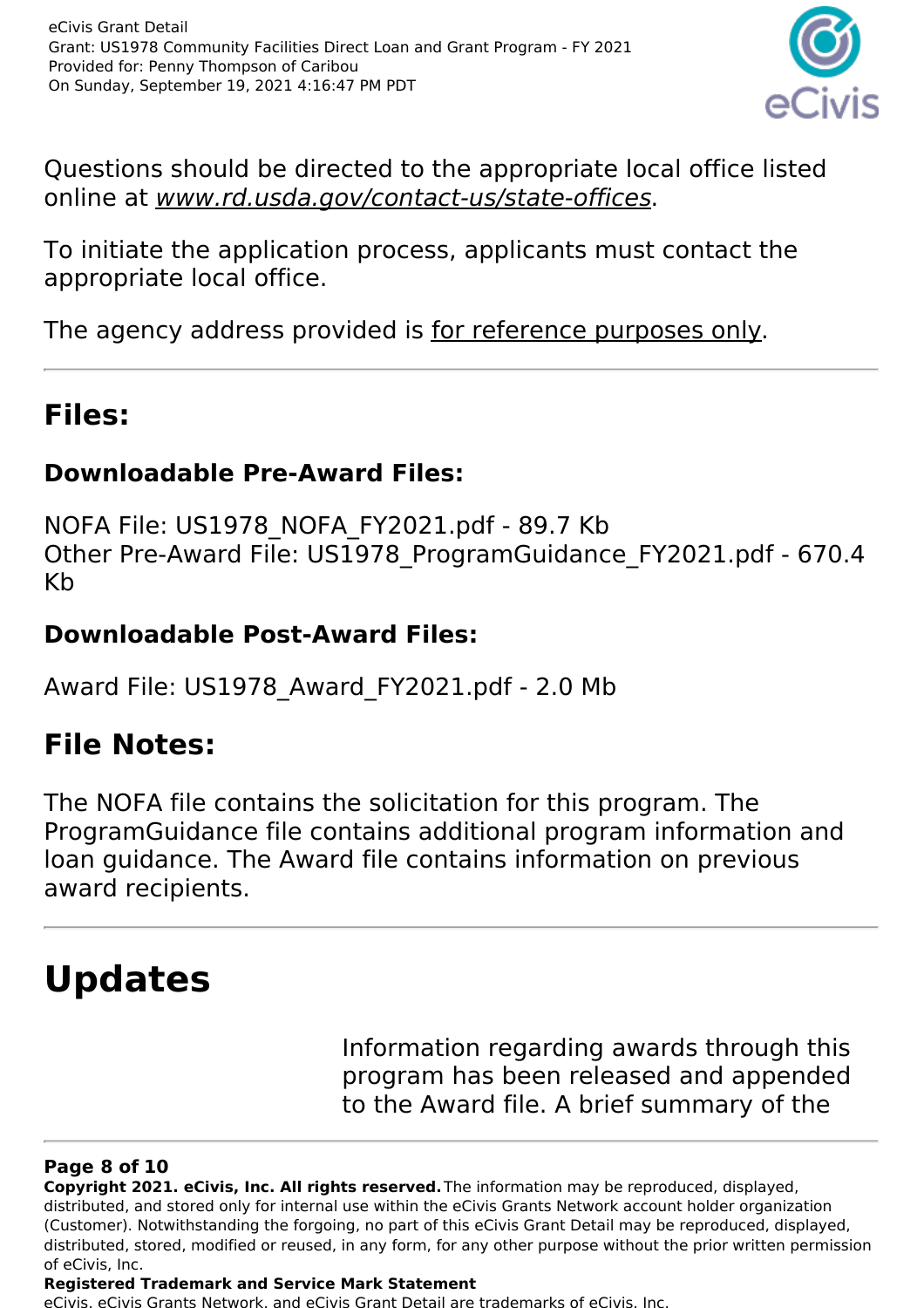

| <b>July 01, 2021:</b>     | awards has been added to the Financial<br>section, and a sample of award recipients<br>has been added to the Eligibility section.                                                                                                                                     |
|---------------------------|-----------------------------------------------------------------------------------------------------------------------------------------------------------------------------------------------------------------------------------------------------------------------|
| <b>March 29, 2021:</b>    | Information regarding awards through this<br>program has been released and appended<br>to the Award file. A brief summary of the<br>awards has been added to the Financial<br>section, and a sample of award recipients<br>has been added to the Eligibility section. |
| <b>November 11, 2020:</b> | Information regarding awards through this<br>program has been released and appended<br>to the Award file. A brief summary of the<br>awards has been added to the Financial<br>section, and a sample of award recipients<br>has been added to the Eligibility section. |

## **PFA**

| <b>Project:</b>   | <b>Buchanan County Health Center Hospital Expansion</b><br>(Click to view PFA, file size: 13.4 Mb)                                                                                                                                                                                                                                                                                                                                                                                                                                                                                                    |
|-------------------|-------------------------------------------------------------------------------------------------------------------------------------------------------------------------------------------------------------------------------------------------------------------------------------------------------------------------------------------------------------------------------------------------------------------------------------------------------------------------------------------------------------------------------------------------------------------------------------------------------|
| <b>Applicant:</b> | People's Memorial Hospital, dba Buchanan County<br><b>Health Center</b>                                                                                                                                                                                                                                                                                                                                                                                                                                                                                                                               |
|                   | The purpose of this program is to provide affordable<br>funding to develop essential community facilities in<br>rural areas. Buchanan County Health Center requested<br>a loan of $$18,056,000$ and provided a match of $$8$<br>million to help renovate the health center in order to<br><b>Summary:</b> accommodate its shift in focus to outpatient services.<br>Funding was requested for a two-year period to expand<br>its parking lot into two larger lots, construct a new<br>clinic area for specialty physicians, and transform the<br>existing specialty clinic space into rooms for minor |

#### **Page 9 of 10**

**Copyright 2021. eCivis, Inc. All rights reserved.**The information may be reproduced, displayed, distributed, and stored only for internal use within the eCivis Grants Network account holder organization (Customer). Notwithstanding the forgoing, no part of this eCivis Grant Detail may be reproduced, displayed, distributed, stored, modified or reused, in any form, for any other purpose without the prior written permission of eCivis, Inc.

#### **Registered Trademark and Service Mark Statement**